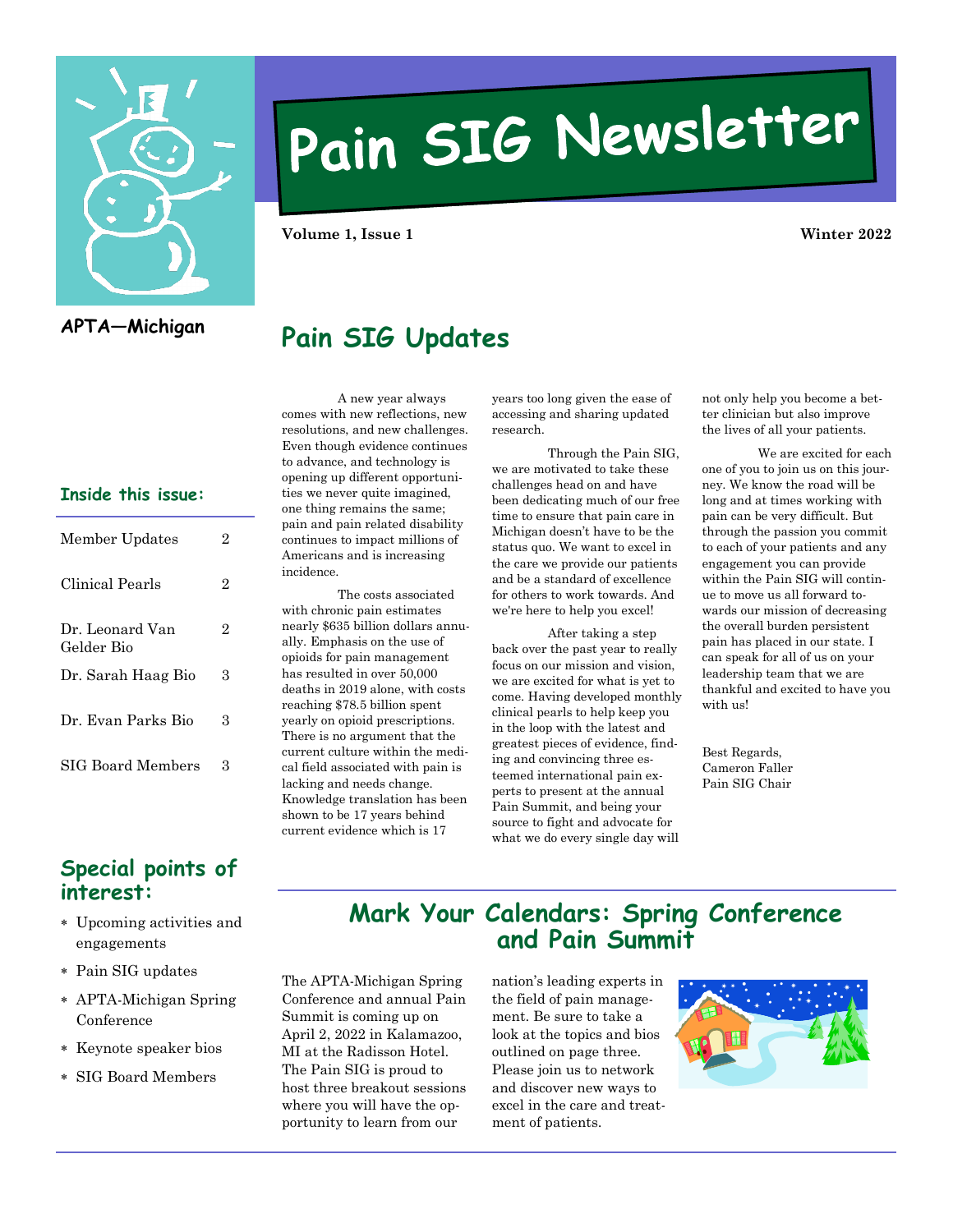### **Member Update**

As we start the year 2022, if you have not done so already, please consider officially registering for the Pain SIG through APTA-Michigan. There are many benefits of being a registered member of the Pain SIG including monthly clinical pearls, educational events, and pain resources for clinicians. As of November 2021, we have 41 members officially registered, 101 members in the email list, and 154 members in the Pain SIG Facebook Group.

To officially register for the Pain SIG, go to: Join Pain SIG

and click the "join SIG" button on the right. This will open a page where you select the Michigan Physical Therapy Pain SIG and click "save changes" at the bottom. If you have any questions, please reach out to the leadership team.

# **Upcoming Clinical Pearls**

Clinical pearls serve as a benefit to registered members and are found on the Pain SIG page on the APTA-Michigan website. These are essays, written by the board members, relating to specific topics about pain science. These provide valuable information and resources to help clinicians treat patients.

Upcoming clinical pearl topics:

**January:** Manual Therapy & Pain Science

**February:** Motivational Interviewing/Behavior change

**March:** Pain Neuroscience Education

**Clinical Pearls offer valuable information and resources to help clinicians treat patients**

# **Pain Summit Presenters**

#### **Dr. Leonard Van Gelder**

**A Process-Based Approach to Pain and Movement Problems**

Leonard Van Gelder is a physical therapist, athletic trainer, therapeutic pain specialist, spinal manual therapist, and strength and conditioning specialist. He has been involved in the movement and rehabilitation field for over 15 years. During this time, he has studied, published research, and presented at regional and international conferences on the science of stretching, strength and conditioning,

and therapeutic pain science interventions. He has explored a diverse spectrum of manual therapy and movement approaches, and emphasizes a biopsychosocial approach to manual therapy, movement, and education in his practice. He owns and practices clinically at Dynamic Movement and Recovery (DMR) in Grand Rapids, MI.